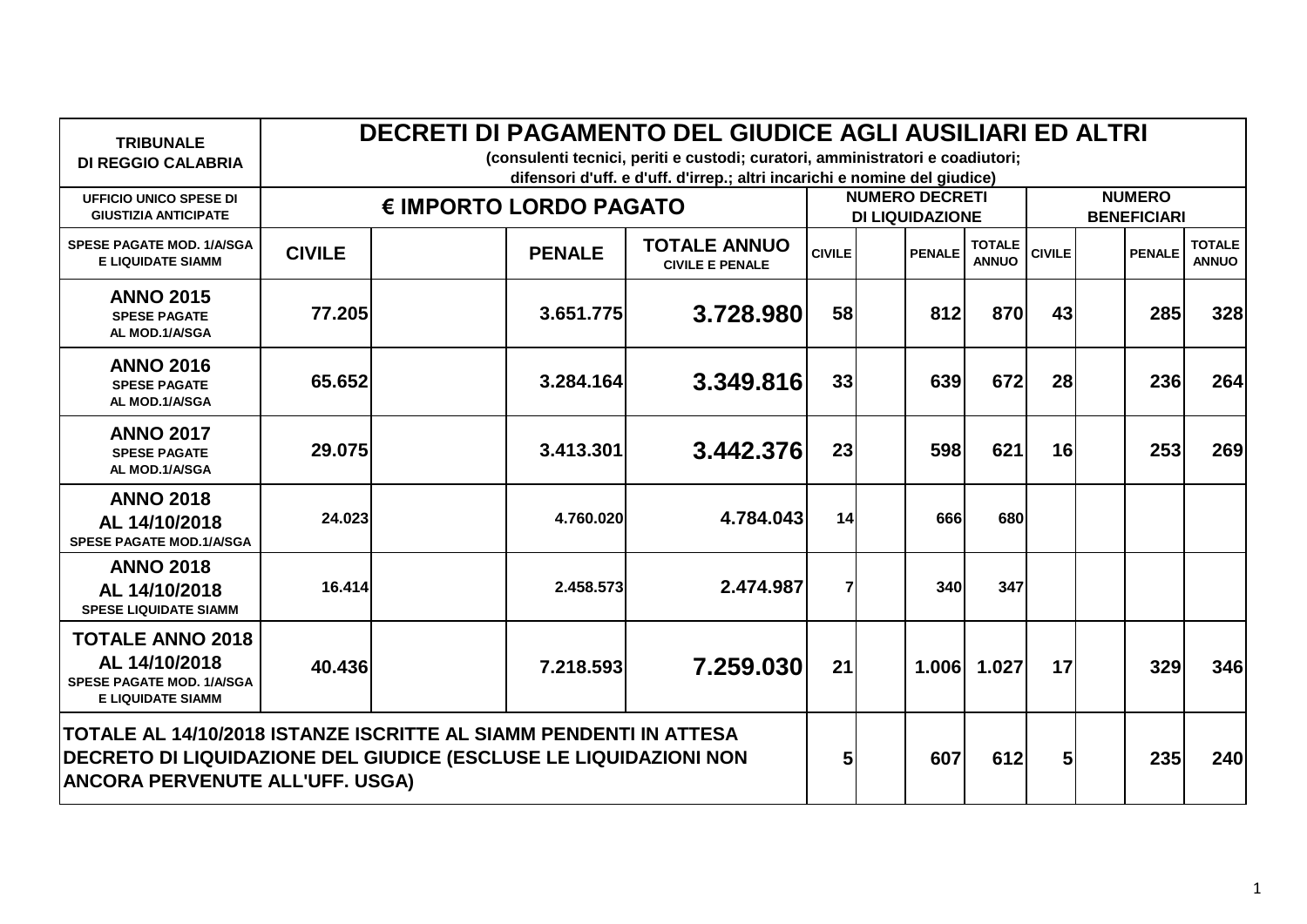| <b>TRIBUNALE</b><br><b>DI REGGIO CALABRIA</b>                                                                                                                                   | DECRETI DI PAGAMENTO DEL GIUDICE AI DIFENSORI<br>DEL PATROCINIO CIVILE E PENALE A SPESE DELLO STATO |                                         |               |                                               |                                                 |                                  |               |                               |                                     |                           |               |                               |  |
|---------------------------------------------------------------------------------------------------------------------------------------------------------------------------------|-----------------------------------------------------------------------------------------------------|-----------------------------------------|---------------|-----------------------------------------------|-------------------------------------------------|----------------------------------|---------------|-------------------------------|-------------------------------------|---------------------------|---------------|-------------------------------|--|
| <b>UFFICIO UNICO SPESE DI</b><br><b>GIUSTIZIA ANTICIPATE</b>                                                                                                                    | € IMPORTO LORDO PAGATO                                                                              |                                         |               |                                               | <b>NUMERO DECRETI</b><br><b>DI LIQUIDAZIONE</b> |                                  |               |                               | <b>NUMERO</b><br><b>BENEFICIARI</b> |                           |               |                               |  |
| <b>SPESE PAGATE MOD. 1/A/SGA</b><br><b>E LIQUIDATE SIAMM</b>                                                                                                                    | <b>CIVILE</b>                                                                                       | <b>CIVILE DI CUI</b><br><b>MIGRANTI</b> | <b>PENALE</b> | <b>TOTALE ANNUO</b><br><b>CIVILE E PENALE</b> |                                                 | <b>DI CUI</b><br>CIVILE MIGRANTI | <b>PENALE</b> | <b>TOTALE</b><br><b>ANNUO</b> | <b>CIVILE</b>                       | DI CUI<br><b>MIGRANTI</b> | <b>PENALE</b> | <b>TOTALE</b><br><b>ANNUO</b> |  |
| <b>ANNO 2015</b><br><b>SPESE PAGATE</b><br>AL MOD.1/A/SGA                                                                                                                       | 141.590                                                                                             | $\mathbf{0}$                            | 1.026.217     | 1.167.807                                     | 145                                             | $\mathbf{0}$                     | 666           | 811                           | 86                                  | $\bf{0}$                  | <b>196</b>    | 282                           |  |
| <b>ANNO 2016</b><br><b>SPESE PAGATE</b><br>AL MOD.1/A/SGA                                                                                                                       | 232.767                                                                                             | 59,280                                  | 1.293.360     | 1.526.127                                     | 256                                             | 70                               | <b>735</b>    | 991                           | 124                                 | 14                        | <b>185</b>    | 309                           |  |
| <b>ANNO 2017</b><br><b>SPESE PAGATE</b><br>AL MOD.1/A/SGA                                                                                                                       | 536.155                                                                                             | 128,415                                 | 1.581.358     | 2.117.513                                     | 482                                             | 144                              | 897           | 1.379                         | 209                                 | 30 <sub>l</sub>           | 269           | 478                           |  |
| <b>ANNO 2018</b><br>AL 14/10/2018<br><b>SPESE PAGATE MOD.1/A/SGA</b>                                                                                                            | 632.502                                                                                             | 166.234                                 | 1.688.526     | 2.321.028                                     | 616                                             | 208                              | 942           | 1.558                         |                                     |                           |               |                               |  |
| <b>ANNO 2018</b><br>AL 14/10/2018<br><b>SPESE LIQUIDATE SIAMM</b>                                                                                                               | 282.354                                                                                             | 91.830                                  | 835.559       | 1.117.913                                     | 278                                             | 120                              | 474           | 752                           |                                     |                           |               |                               |  |
| <b>TOTALE ANNO 2018</b><br>AL 14/10/2018<br><b>SPESE PAGATE MOD. 1/A/SGA</b><br><b>E LIQUIDATE SIAMM</b>                                                                        | 914.857                                                                                             | 258.064                                 | 2.524.085     | 3.438.942                                     | 894                                             |                                  | 328 1.416     | 2.310                         | 357                                 | 74                        | 354           | 711                           |  |
| TOTALE AL 14/10/2018 ISTANZE ISCRITTE AL SIAMM PENDENTI IN ATTESA<br>DECRETO DI LIQUIDAZIONE DEL GIUDICE (ESCLUSE LE LIQUIDAZIONI NON<br><b>ANCORA PERVENUTE ALL'UFF. USGA)</b> |                                                                                                     |                                         |               |                                               | 187                                             | $\vert$                          | 625           | 812                           | 120                                 | 4                         | 248           | 368                           |  |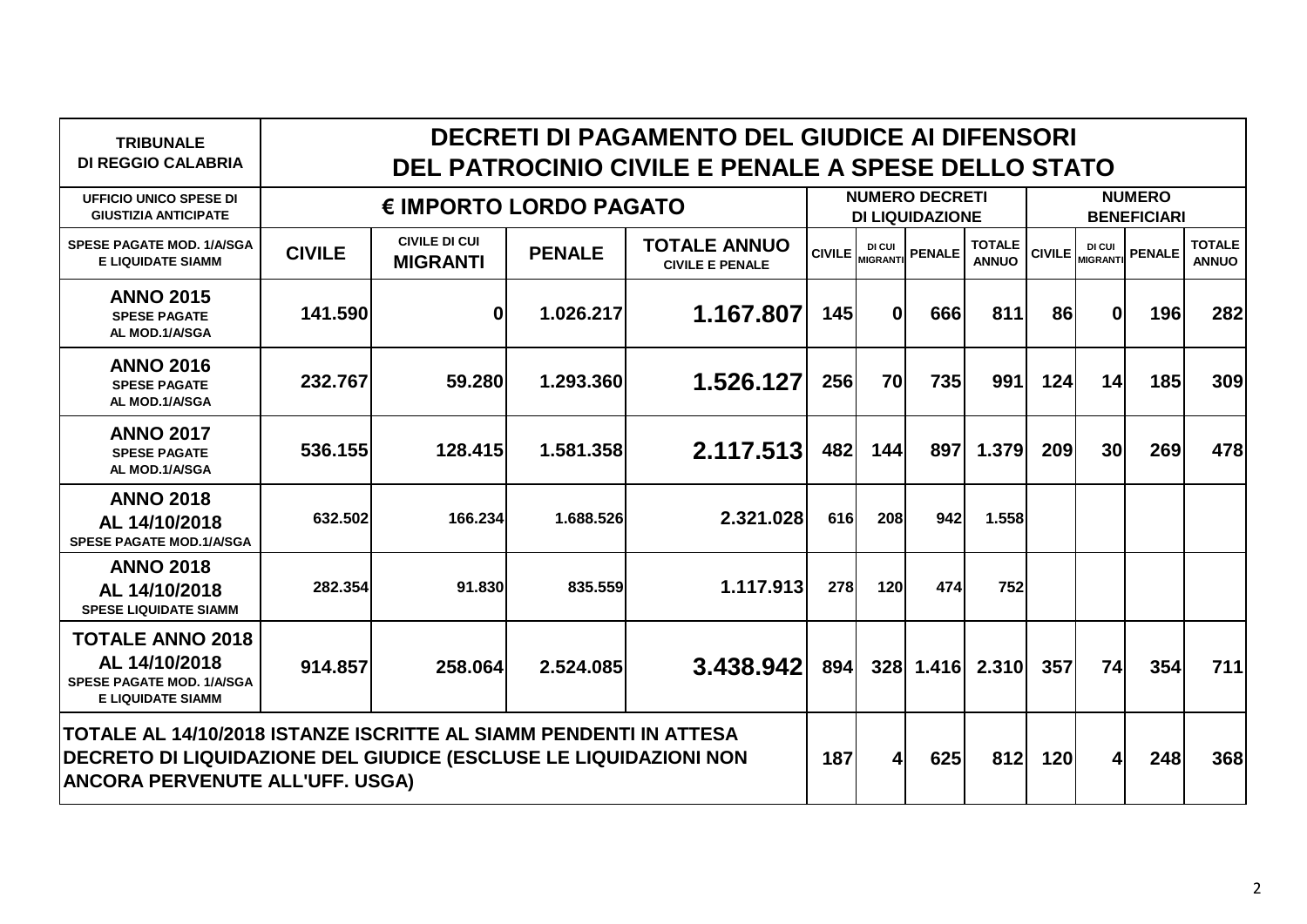| <b>TRIBUNALE</b><br><b>DI REGGIO CALABRIA</b>                                                            | ORDINI DI PAGAMENTO DEL FUNZIONARIO<br>(giudici onorari, giudici popolari e testimoni) |  |  |                                               |                                             |  |                               |                                     |  |  |                               |
|----------------------------------------------------------------------------------------------------------|----------------------------------------------------------------------------------------|--|--|-----------------------------------------------|---------------------------------------------|--|-------------------------------|-------------------------------------|--|--|-------------------------------|
| <b>UFFICIO UNICO SPESE DI</b><br><b>GIUSTIZIA ANTICIPATE</b>                                             | € IMPORTO LORDO PAGATO                                                                 |  |  |                                               | <b>NUMERO ORDINI</b><br><b>DI PAGAMENTO</b> |  |                               | <b>NUMERO</b><br><b>BENEFICIARI</b> |  |  |                               |
| <b>SPESE PAGATE MOD. 1/A/SGA</b><br><b>E LIQUIDATE SIAMM</b>                                             |                                                                                        |  |  | <b>TOTALE ANNUO</b><br><b>CIVILE E PENALE</b> |                                             |  | <b>TOTALE</b><br><b>ANNUO</b> |                                     |  |  | <b>TOTALE</b><br><b>ANNUO</b> |
| <b>ANNO 2015</b><br><b>SPESE PAGATE</b><br>AL MOD.1/A/SGA                                                |                                                                                        |  |  | 273.974                                       |                                             |  | 608                           |                                     |  |  | 321                           |
| <b>ANNO 2016</b><br><b>SPESE PAGATE</b><br>AL MOD.1/A/SGA                                                |                                                                                        |  |  | 295.445                                       |                                             |  | 468                           |                                     |  |  | 292                           |
| <b>ANNO 2017</b><br><b>SPESE PAGATE</b><br>AL MOD.1/A/SGA                                                |                                                                                        |  |  | 255.521                                       |                                             |  | 415                           |                                     |  |  | 274                           |
| <b>ANNO 2018</b><br>AL 14/10/2018<br><b>SPESE PAGATE MOD.1/A/SGA</b>                                     |                                                                                        |  |  | 224.662                                       |                                             |  | 453                           |                                     |  |  | 285                           |
| <b>ANNO 2018</b><br>AL 14/10/2018<br><b>SPESE LIQUIDATE SIAMM</b>                                        |                                                                                        |  |  |                                               |                                             |  |                               |                                     |  |  |                               |
| <b>TOTALE ANNO 2018</b><br>AL 14/10/2018<br><b>SPESE PAGATE MOD. 1/A/SGA</b><br><b>E LIQUIDATE SIAMM</b> |                                                                                        |  |  | 224.662                                       |                                             |  | 453                           |                                     |  |  | 285                           |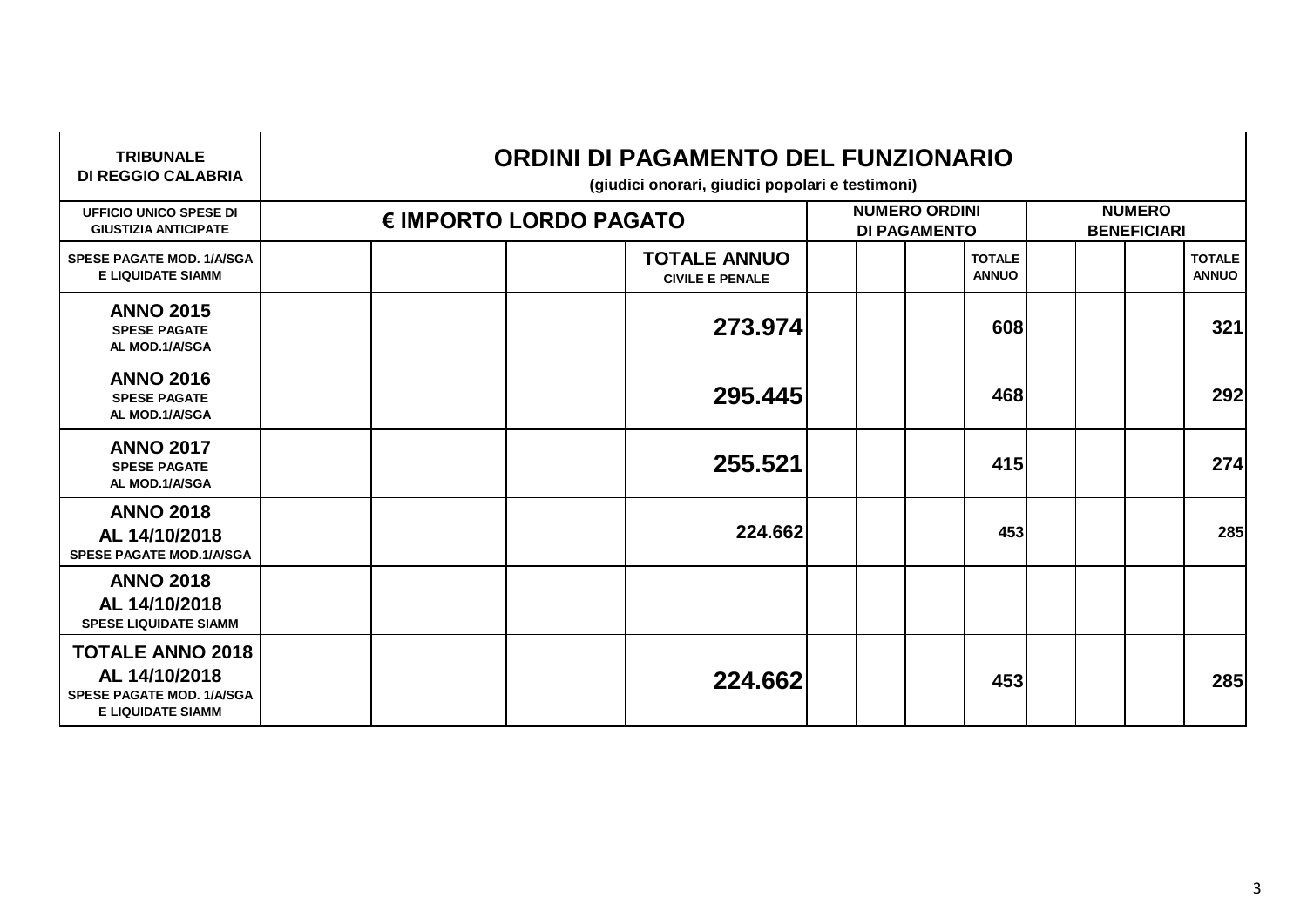| <b>TRIBUNALE</b><br><b>DI REGGIO CALABRIA</b>                                                                                                                                   |                        |               |                                     | <b>TOTALI DECRETI E ORDINI DI PAGAMENTO</b>   |               |                                          |               |                               |                                     |                           |               |                               |
|---------------------------------------------------------------------------------------------------------------------------------------------------------------------------------|------------------------|---------------|-------------------------------------|-----------------------------------------------|---------------|------------------------------------------|---------------|-------------------------------|-------------------------------------|---------------------------|---------------|-------------------------------|
| <b>UFFICIO UNICO SPESE DI</b><br><b>GIUSTIZIA ANTICIPATE</b>                                                                                                                    | € IMPORTO LORDO PAGATO |               |                                     |                                               |               | <b>NUMERO</b><br><b>DECRETI E ORDINI</b> |               |                               | <b>NUMERO</b><br><b>BENEFICIARI</b> |                           |               |                               |
| <b>SPESE PAGATE MOD. 1/A/SGA</b><br><b>E LIQUIDATE SIAMM</b>                                                                                                                    | <b>CIVILE</b>          | <b>PENALE</b> | <b>ORDINI</b><br><b>FUNZIONARIO</b> | <b>TOTALE ANNUO</b><br><b>CIVILE E PENALE</b> | <b>CIVILE</b> | DI CUI<br><b>MIGRANTI</b>                | <b>PENALE</b> | <b>TOTALE</b><br><b>ANNUO</b> | <b>CIVILE</b>                       | DI CUI<br><b>MIGRANTI</b> | <b>PENALE</b> | <b>TOTALE</b><br><b>ANNUO</b> |
| <b>ANNO 2015</b><br><b>SPESE PAGATE</b><br>AL MOD.1/A/SGA                                                                                                                       | 218.795                | 4.677.992     | 273.974                             | 5.170.761                                     | 203           | $\mathbf{0}$                             |               | 2.086 2.289                   | 129                                 | $\mathbf{0}$              | 802           | 931                           |
| <b>ANNO 2016</b><br><b>SPESE PAGATE</b><br>AL MOD.1/A/SGA                                                                                                                       | 298.419                | 4.577.523     | 295.445                             | 5.171.388                                     | 289           | 70I                                      | 1.842         | 2.131                         | 152                                 | 14                        | 713           | 865                           |
| <b>ANNO 2017</b><br><b>SPESE PAGATE</b><br>AL MOD.1/A/SGA                                                                                                                       | 565,230                | 4.994.659     | 255.521                             | 5.815.409                                     | 505           |                                          |               | 144 1.910 2.415               | 225                                 | 30 <sup>l</sup>           | <b>796</b>    | 1.021                         |
| <b>ANNO 2018</b><br>AL 14/10/2018<br><b>SPESE PAGATE MOD.1/A/SGA</b>                                                                                                            | 656.525                | 6.448.546     | 224.662                             | 7.329.734                                     | 630           | <b>208</b>                               | 2.061         | 2.691                         |                                     |                           |               |                               |
| <b>ANNO 2018</b><br>AL 14/10/2018<br><b>SPESE LIQUIDATE SIAMM</b>                                                                                                               | 298.768                | 3.294.132     |                                     | 3.592.900                                     | 285           | 120                                      | 814           | 1.099                         |                                     |                           |               |                               |
| <b>TOTALE ANNO 2018</b><br>AL 14/10/2018<br><b>SPESE PAGATE MOD. 1/A/SGA</b><br><b>E LIQUIDATE SIAMM</b>                                                                        | 955.293                | 9.742.678     | 224.662                             | 10.922.634                                    | 915           |                                          |               | 328 2.875 3.790               | 374                                 | 74                        | 968           | 1.342                         |
| TOTALE AL 14/10/2018 ISTANZE ISCRITTE AL SIAMM PENDENTI IN ATTESA<br>DECRETO DI LIQUIDAZIONE DEL GIUDICE (ESCLUSE LE LIQUIDAZIONI NON<br><b>ANCORA PERVENUTE ALL'UFF. USGA)</b> |                        |               |                                     |                                               | 192           | 41                                       |               | $1.232$ $1.424$               | 125                                 | $\vert$                   | 483           | 608                           |